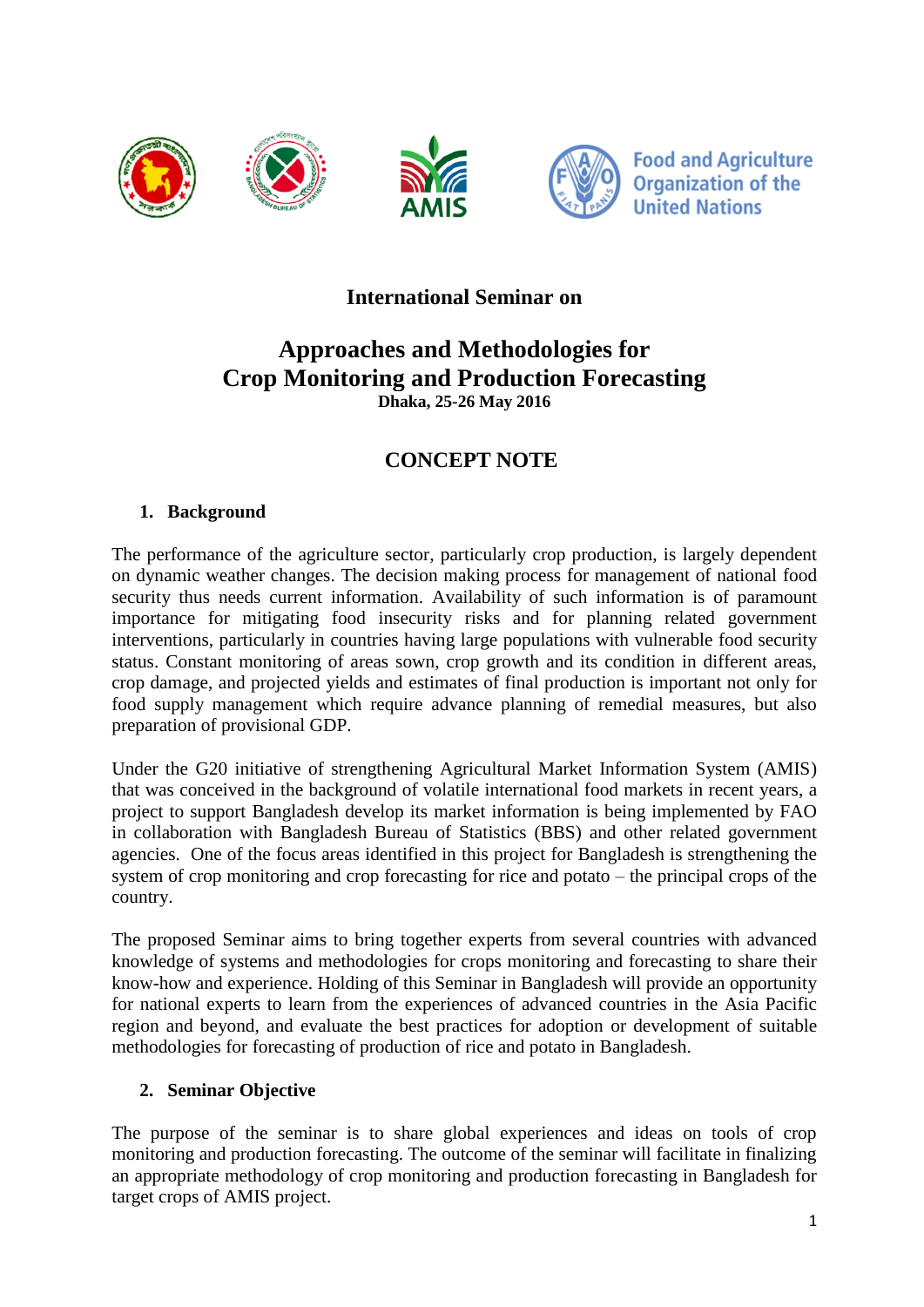The Seminar *inter alia* will:

- Increase the recognition of the theme of periodic crop monitoring and crop forecasting for decision support in the management of food security in Bangladesh;
- Strengthen institutional linkages among ministries and departments under the Government of Bangladesh as well as those working in other countries on topics of administrative reporting, agro-meteorology, crop assessment, crop monitoring, crop area and yield forecast.
- Bring global knowledge and expertise to institutions in Bangladesh;
- Support choice of appropriate methodologies for crop monitoring and production forecasting for Bangladesh

### **3. Technical Scope of Seminar**

The technical scope of the seminar will cover any topic related to yield and production forecasting and monitoring of crop condition, in particular technical contributions will be welcome on the topics such as:

- Use of administrative reporting by extension workers for crop monitoring;
- Improving reliability of administrative systems by introducing sample surveys and spot checking;
- Techniques of estimation of crop areas in less than ideal conditions;
- Crop monitoring using remotely sensed data and estimates of vegetation indices;
- Use of GPS and GIS in crop monitoring and estimation of areas;
- Crop Yield Estimation and enumerations Surveys;
- Use of agro-meteorological information in crop modelling and production forecasting;
- Use of econometric and statistical regression models for crop production forecasting;
- Integration of forecasting techniques to enhance reliability of production forecasts;
- Any other related topic relevant to above domains of technical knowledge as relevant to the conditions of Bangladesh.

### **4. Participants**

Besides the technical staff form local institutions, participation of resource persons from Australia, China, EU, Thailand, India, Indonesia, Philippines, Japan, Pakistan, US, Viet Nam, Asian Development Bank, International Rice Research Institute and FAO are expected to take part in the Seminar.

The Seminar will also be open to participants from other countries in the Asia Pacific region, associated with the implementation of the global initiatives like Global Strategy to Improve Agriculture and Rural Developments or AMIS project.

A total of about 60 participants are expected to participate in the event.

### **5. Venue**

*Day 1:* Pan Pacific Sonargaon, Dhaka Hotel, 107 Kazi Nazrul Islam Avenue, Dhaka; and

*Day 2:* Bangabandhu International Convention Centre (BICC), Agargaon, Dhaka.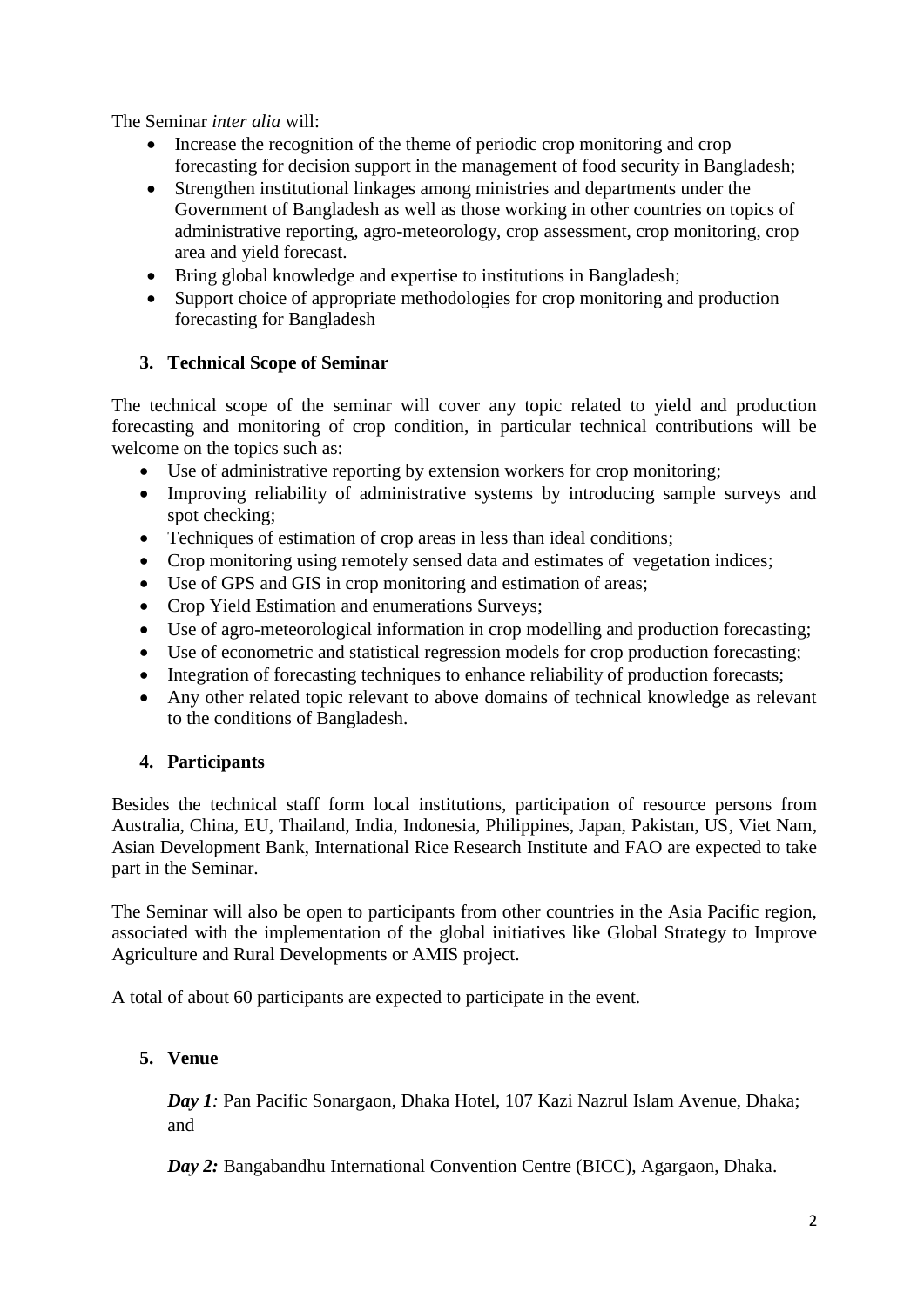### **6. Costs and logistics**

All participants are required to register in advance using the prescribed form contained the Information Note which provides further logistics details. There is no registration fee for the Seminar.

The logistics and local cost related to Seminar organization will be covered by the organizers.

The cost of air travel and the daily subsistence allowance of resource persons will be borne by the Seminar organizers, unless borne by the organizations for which they are working. The other participants will arrange to fund their travel through their respective governments, projects or sponsoring agency.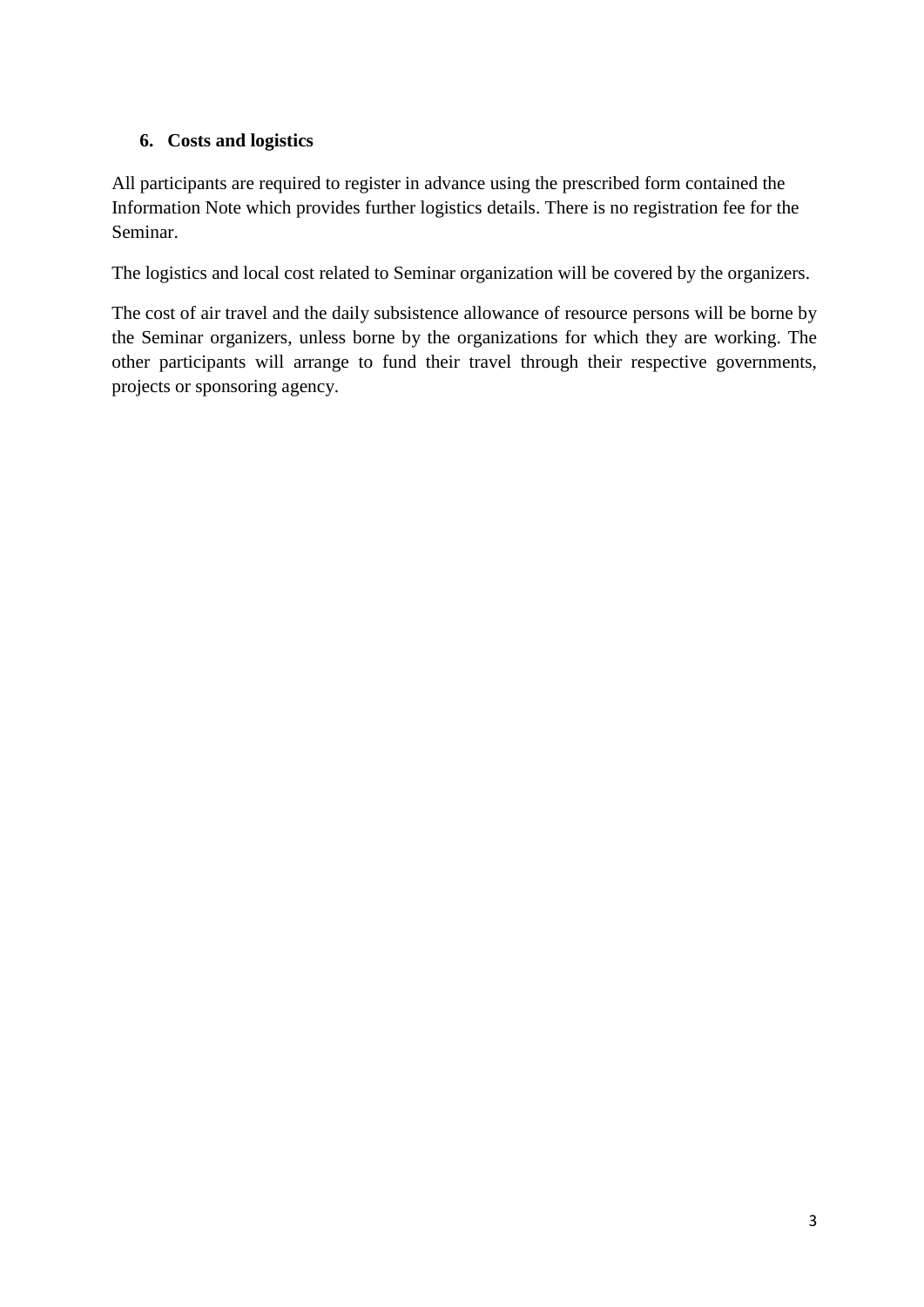## **Tentative Seminar Format**

#### **Day 1**

### 9:30-11:00 **Inaugural Session**

(To be structured as per local practices)

#### 11:30-13:30 **Technical session 1**: **Contemporary practices in Crop Monitoring and Forecasting – technology, methodology, institutions and challenges**

[*Many countries have traditionally been monitoring crops using their administrative set-up and extension staff in the field. The data generated through these systems is often questioned on the aspects related to quality. Use of remote sensing, GIS, meteorological data and econometric modelling is gaining enhanced recognition for near real time assessment of crop condition and production prospects. Gradually, these methods are being mainstreamed in the information systems for food and agriculture sector for getting reliable and timely data. This curtain raising session will provide an overview of use of different types of data and methodologies for monitoring of crop condition, crop production forecasting, and crop damage assessment. The session will also take stock of recent developments and initiatives in these domains in the contexts of needs of Bangladesh.*]

(Presentations from Bangladesh, FAO-HQ, Philippines, IRRI and India requested for this session)

#### 14:30-17:00 **Technical session 2: Country Experiences in use of Remote Sensing, GIS, Agro-meteorology and Econometric modelling for crop forecasting, and related institutional arrangements**

[*Countries in the region and elsewhere have realized the potential of remote sensing and agro-meteorology for improving their crop forecasting and monitoring systems, and for improving the reliability of crop production estimates. The session will focus on sharing country experiences on choice of technology, methodology, institutional arrangements and limitations and scopes of further improvement.*]

(Presentations from Bangladesh, India, Pakistan, Japan, Thailand, and United States requested)

**Day 2**

#### 9:30-13:00 **Technical Session 3: Methodological Development in Crop Estimation Surveys and systems**

[*Established crop estimation system in many the countries is based on statistical surveys and administrative reporting. These systems also need to be periodically updated responding to the change in land use, agrarian and spatial characteristics and emerging data demands. There are newer initiatives integrating upfront technologies of spatial data and analysis to*